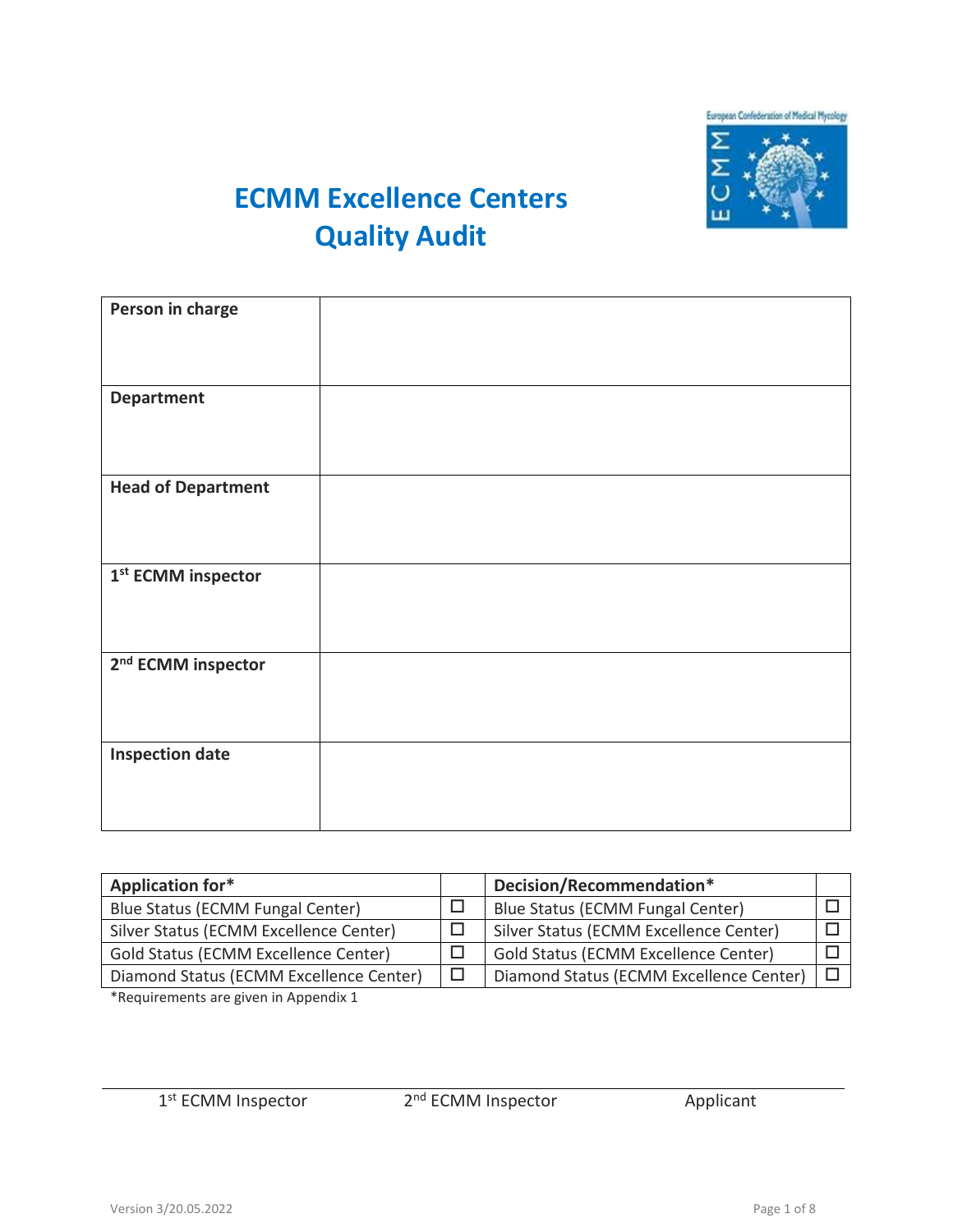|                                                                                                                                                                                                                                                                                                                                                                                                                                                                                                                                                                                                                                                           | Yes | <b>No</b> | <b>Comments</b> |
|-----------------------------------------------------------------------------------------------------------------------------------------------------------------------------------------------------------------------------------------------------------------------------------------------------------------------------------------------------------------------------------------------------------------------------------------------------------------------------------------------------------------------------------------------------------------------------------------------------------------------------------------------------------|-----|-----------|-----------------|
| Panel 1: Microbiology best practice recommendations which should be available                                                                                                                                                                                                                                                                                                                                                                                                                                                                                                                                                                             |     |           |                 |
| <b>Microscopy and stains</b>                                                                                                                                                                                                                                                                                                                                                                                                                                                                                                                                                                                                                              |     |           |                 |
| Fluids from usually sterile sites and bronchoalveolar lavage<br>(BAL) from patients with suspected infection should be<br>examined by direct microscopy with suitable methods for<br>fungal detection.                                                                                                                                                                                                                                                                                                                                                                                                                                                    |     |           |                 |
| Optical brighteners are used for microscopy on all samples<br>from patients with suspicion of invasive fungal infection.                                                                                                                                                                                                                                                                                                                                                                                                                                                                                                                                  |     |           |                 |
| Direct fluorescent-antibody staining, PCR, or both is available<br>for patients with suspected pneumocystis infection in induced<br>sputum or BALs.                                                                                                                                                                                                                                                                                                                                                                                                                                                                                                       |     |           |                 |
| India ink staining of cerebrospinal fluid and/or Cryptococcus<br>capsule antigen (CRAG) testing is available.                                                                                                                                                                                                                                                                                                                                                                                                                                                                                                                                             |     |           |                 |
| <b>Culture and identification</b>                                                                                                                                                                                                                                                                                                                                                                                                                                                                                                                                                                                                                         |     |           |                 |
| Bronchoscopy fluids and other specimens are cultured in<br>suitable media at different temperatures to support fungal<br>growth.                                                                                                                                                                                                                                                                                                                                                                                                                                                                                                                          |     |           |                 |
| All significant clinical isolates of Aspergillus & other fungi from<br>patients who receive antifungal treatment are identified to<br>species complex level.                                                                                                                                                                                                                                                                                                                                                                                                                                                                                              |     |           |                 |
| All fungi (yeasts and moulds) obtained from sterile sites,<br>including blood and continuous ambulatory peritoneal dialysis<br>fluids, and intravenous line tips should be identified to species<br>complex level. In addition susceptibility tested with a reference<br>done<br>(EUCAST/CLSI).<br>method<br>should<br>be<br>In<br>severe<br>immunosuppressed patients, bronchoscopy fluid and paranasal<br>sinus material should be regarded as sterile in this context for<br>all fungi except Candida spp.                                                                                                                                             |     |           |                 |
| If direct microscopy is is positive for fungal mycelia all cultured<br>fungi are potentially relevant. All Aspergillus isolates from<br>allergic<br>bronchopulmonary<br>patients<br>with<br>aspergillosis,<br>aspergilloma,<br>chronic<br>aspergillosis<br>or<br>acute<br>invasive<br>aspergillosis should be susceptibility tested for antifungals used<br>for treatment if therapy is initiated; isolates should be stored<br>for at least 6 months in case additional susceptibility testing is<br>needed at a later date.<br>In immunosuppressed patients, fungi cultured from vascular-<br>device tips are identified to species level and reported. |     |           |                 |
| <b>Respiratory specimens</b>                                                                                                                                                                                                                                                                                                                                                                                                                                                                                                                                                                                                                              |     |           |                 |
| BAL fluid is recommended for diagnosis of pulmonary invasive<br>fungal disease in immunosuppressed patients or with suspicion<br>of suffering from invasive aspergillosis or invasive fungal<br>infection.                                                                                                                                                                                                                                                                                                                                                                                                                                                |     |           |                 |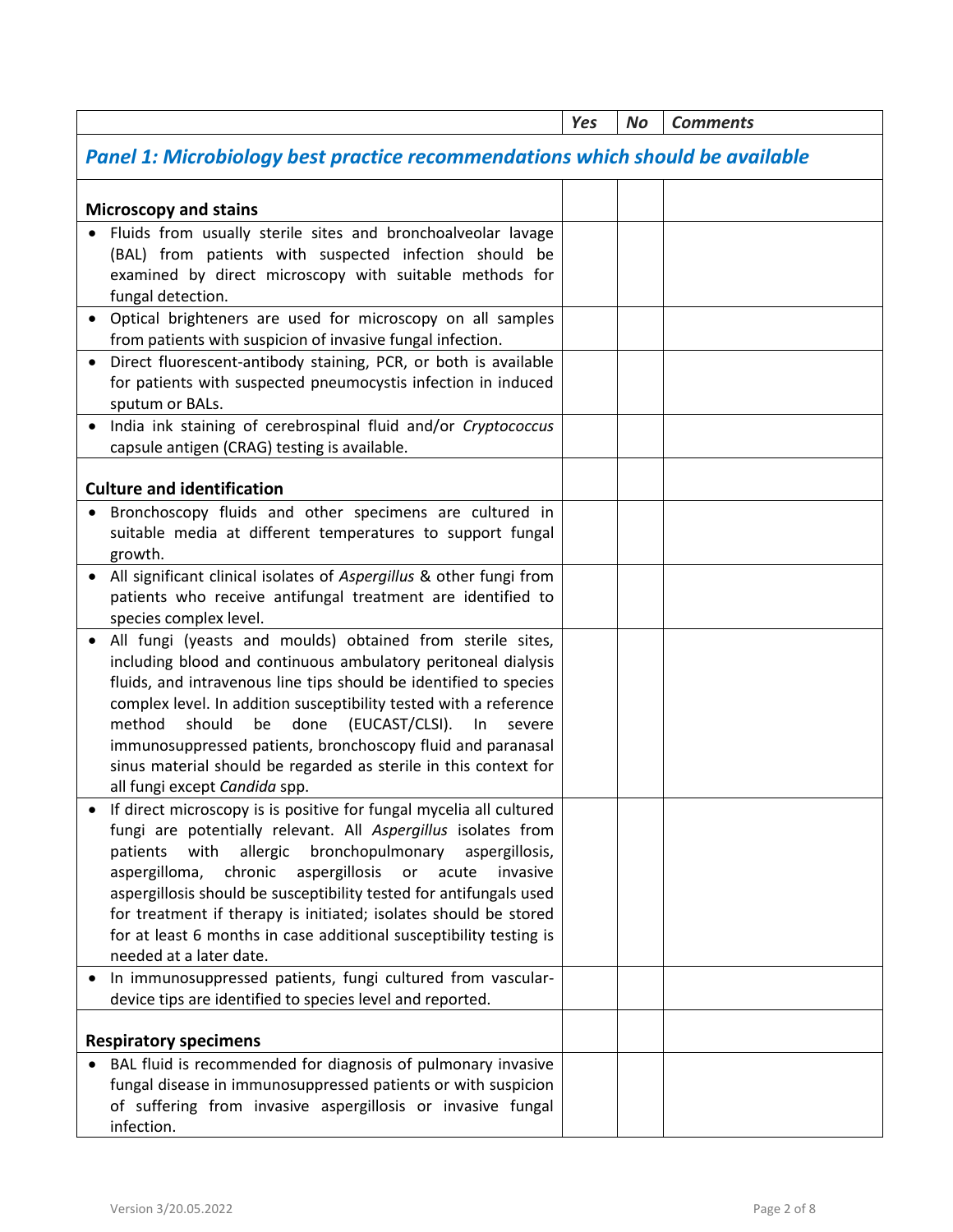|           |                                                                                                                                                                  | <b>Yes</b> | <b>No</b> | <b>Comments</b> |
|-----------|------------------------------------------------------------------------------------------------------------------------------------------------------------------|------------|-----------|-----------------|
|           | Respiratory and fluid samples should be concentrated by                                                                                                          |            |           |                 |
|           | centrifugation at 1000 g or greater for at least 10 min or with                                                                                                  |            |           |                 |
|           | the cytocentrifuge before microscopy.                                                                                                                            |            |           |                 |
|           | Respiratory samples should be liquified, especially for detection<br>of Pneumocystis jirovecii.                                                                  |            |           |                 |
|           | Isolation of Aspergillus spp from respiratory samples: the                                                                                                       |            |           |                 |
|           | laboratory provides interpretative comments according to                                                                                                         |            |           |                 |
|           | patient risk group and likelihood of invasive, chronic, or allergic                                                                                              |            |           |                 |
|           | disease.                                                                                                                                                         |            |           |                 |
|           | Sputum samples could be obtained for detection of respiratory                                                                                                    |            |           |                 |
|           | fungi, especially in chronic cases of aspergillosis.                                                                                                             |            |           |                 |
|           |                                                                                                                                                                  |            |           |                 |
|           | <b>Cerebrospinal fluid (CSF) specimens</b>                                                                                                                       |            |           |                 |
|           | All CSF specimens that are from patients with suspicion of                                                                                                       |            |           |                 |
|           | cryptococcal meningitis (e.g. immunocompromised patients,                                                                                                        |            |           |                 |
|           | patients with sarcoidosis or cancer, or who show abnormal<br>concentrations of glucose, protein, or leucocytes without an                                        |            |           |                 |
|           | adequate explanation) should be cultured and antigen tested                                                                                                      |            |           |                 |
|           | for Cryptococcus neoformans; all bacterial plates should be                                                                                                      |            |           |                 |
|           | incubated for a minimum of 5 days and fungal media incubated                                                                                                     |            |           |                 |
|           | at 30°C for up to 28 days.                                                                                                                                       |            |           |                 |
|           |                                                                                                                                                                  |            |           |                 |
|           | <b>Fungal serological and molecular testing</b>                                                                                                                  |            |           |                 |
|           | Serum samples from immunocompromised patients with                                                                                                               |            |           |                 |
|           | presentations consistent with cryptococcal meningitis for                                                                                                        |            |           |                 |
|           | whom a CSF specimen is not available (eg, cases in which                                                                                                         |            |           |                 |
|           | lumbar puncture is contraindicated) should be tested for                                                                                                         |            |           |                 |
| $\bullet$ | Cryptococcus spp antigen (CRAG).<br>Galactomannan screening of serum (two times per week) from                                                                   |            |           |                 |
|           | patients with haematological malignancies at high risk of                                                                                                        |            |           |                 |
|           | invasive aspergillosis should be considered in those not                                                                                                         |            |           |                 |
|           | receiving mould-active prophylaxis.                                                                                                                              |            |           |                 |
|           | Galactomannan testing of BAL from patients at high risk of                                                                                                       |            |           |                 |
|           | invasive aspergillosis should be considered, although the                                                                                                        |            |           |                 |
|           | current OD index cut-off of 0.5 might change.                                                                                                                    |            |           |                 |
| $\bullet$ | $\beta$ -D-glucan screening of serum from patients at high risk of                                                                                               |            |           |                 |
|           | invasive fungal disease could be considered; a negative result                                                                                                   |            |           |                 |
|           | has a high negative predictive value, enabling invasive fungal                                                                                                   |            |           |                 |
|           | disease to be excluded.                                                                                                                                          |            |           |                 |
|           | PCR screening of serum for Aspergillus from patients at high                                                                                                     |            |           |                 |
|           | risk of invasive fungal disease could be considered; a negative                                                                                                  |            |           |                 |
|           | result has a high negative predictive value, enabling invasive                                                                                                   |            |           |                 |
|           |                                                                                                                                                                  |            |           |                 |
|           |                                                                                                                                                                  |            |           |                 |
|           | diagnosis of invasive fungal disease.                                                                                                                            |            |           |                 |
|           | fungal disease to be excluded.<br>Combination testing with Aspergillus PCR plus another antigen<br>test improves the positive and negative predictive values and |            |           |                 |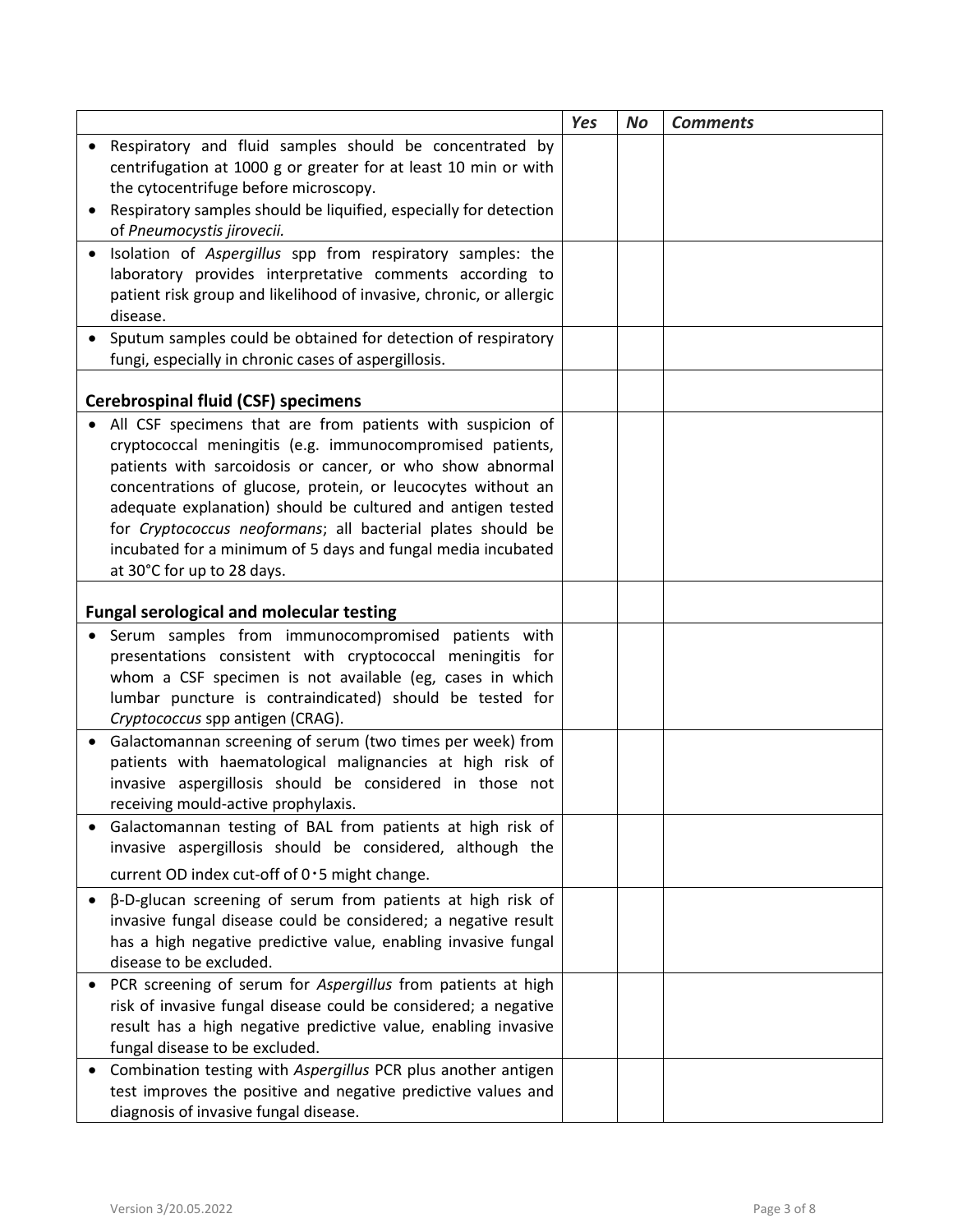|                                                                       | <b>Yes</b> | <b>No</b> | <b>Comments</b> |
|-----------------------------------------------------------------------|------------|-----------|-----------------|
| PCR testing of biopsy samples should be considered in case            |            |           |                 |
| fungal hyphae are detected but culture remains negative.              |            |           |                 |
| Patients with pulmonary cavities of uncertain cause (with or          |            |           |                 |
| without an aspergilloma) should have serum samples tested for         |            |           |                 |
| antibodies to Aspergillus (IgG).                                      |            |           |                 |
| Patients<br>with<br>suspected<br>allergic<br>bronchopulmonary         |            |           |                 |
| aspergillosis should have serum samples tested for total IgE          |            |           |                 |
| and Aspergillus-specific IgE.                                         |            |           |                 |
|                                                                       |            |           |                 |
| Antifungal drug-susceptibility testing                                |            |           |                 |
| Isolates of <i>Candida</i> spp and yeasts from sterile sites, or from |            |           |                 |
| patients not responding to therapy at a minimum should have           |            |           |                 |
| their susceptibility tested against a standard panel of               |            |           |                 |
| antimycotic drugs or the specific drug given.                         |            |           |                 |
| Significant clinical isolates of Aspergillus species should have      |            |           |                 |
| their susceptibility tested against antifungal agents used.           |            |           |                 |
| Reporting MIC data should include whether the values given            |            |           |                 |
| display epidemiological (ECOFFs) or clinical breakpoints; there       |            |           |                 |
| is need to underline that ECOFFs divide the wild type (WT) and        |            |           |                 |
| non-wild type (NWT) population; NWT harbour one or more               |            |           |                 |
| resistance mechanisms but, depending on the values of the             |            |           |                 |
| clinical breakpoints, WT and NWT fungi may or may not                 |            |           |                 |
| respond clinically to treatment with the agent.                       |            |           |                 |
| <b>Therapeutic drug monitoring</b>                                    |            |           |                 |
| Therapeutic drug monitoring of itraconazole, voriconazole, and        |            |           |                 |
| posaconazole (oral solution only) is usually needed. Specifically,    |            |           |                 |
| voriconazole monitoring is needed in most patients, and               |            |           |                 |
| certainly in children, including repeat monitoring after dose         |            |           |                 |
| changes and shift from intravenous to oral treatment; dose            |            |           |                 |
| optimization during long-term therapy needs such monitoring.          |            |           |                 |
| Flucytosine serum level monitoring is recommended for all             |            |           |                 |
| patients receiving treatment.                                         |            |           |                 |
|                                                                       |            |           |                 |
| <b>Clinical requests and reporting</b>                                |            |           |                 |
| Background information regarding the patients' immune status          |            |           |                 |
| should be available for any interpretation of the results             |            |           |                 |
| obtained.                                                             |            |           |                 |
| All intravascular devices should be removed promptly if               |            |           |                 |
| clinically feasible after diagnosis of candidaemia irrespective of    |            |           |                 |
| the species identified.                                               |            |           |                 |
| All new fungaemia, positive results of microscopy on sterile          |            |           |                 |
| tissues or fluids, and positive cryptococcal antigen and              |            |           |                 |
| galactomannan results should be communicated by laboratory            |            |           |                 |
| staff to clinicians within 2 h of their availability.                 |            |           |                 |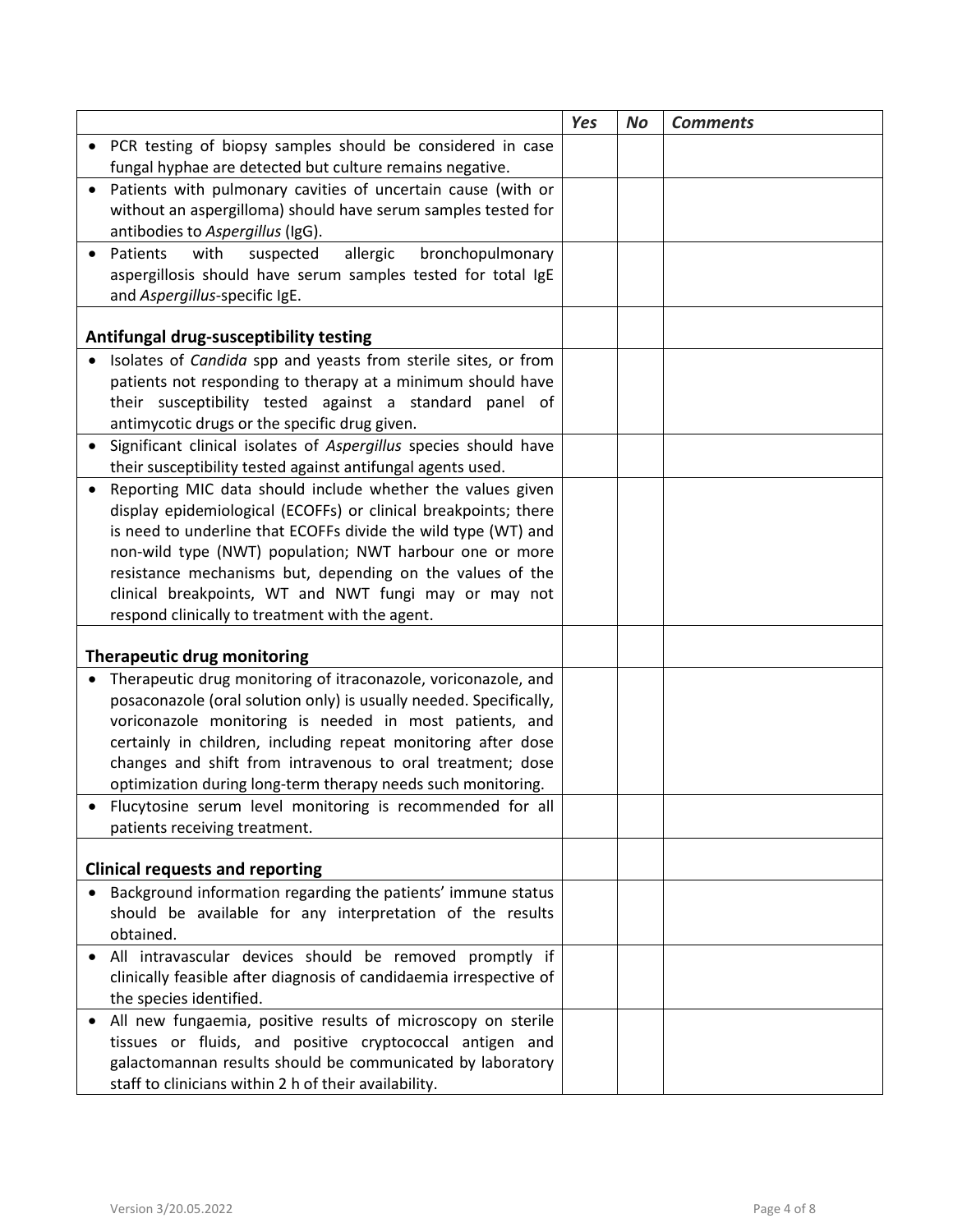## *Panel 2: Histopathology best practice recommendations which should be available\**

| <b>Specialized stains</b>                                                         |  |  |
|-----------------------------------------------------------------------------------|--|--|
| Specialized stains should be done in parallel with standard stains if             |  |  |
| mycosis or another infection is to be assessed or excluded.                       |  |  |
| • Standard<br>stain:<br>haematoxylin and<br>eosin<br>(H&E)<br>on                  |  |  |
| histopathology slides; Giemsa or Papanicolaou on smears.                          |  |  |
| Triple set of stains: Ziehl-Neelsen stain for acid-fast organisms;<br>$\bullet$   |  |  |
| Gram stain for bacteria, fungi, and others; Grocott silver stain,                 |  |  |
| or periodic acid-Schiff, Fontana-Masson to highlight fungi.                       |  |  |
|                                                                                   |  |  |
| <b>Reporting of results</b>                                                       |  |  |
| Report fungal morphology (yeast or hyphae), including the                         |  |  |
| following:                                                                        |  |  |
| • Whether a yeast is small, medium, or large.                                     |  |  |
| • Whether a yeast has cross walls or septa (i.e., is splitting rather             |  |  |
| than budding).                                                                    |  |  |
| • Whether a hyphal form has usual width, or has a dilated,                        |  |  |
| bizarre shape, how the fungus branches (Aspergillus like or                       |  |  |
| not).                                                                             |  |  |
| • Whether H&E-stained fungi are pigmented and brown or are                        |  |  |
| unpigmented and colourless or pale blue.                                          |  |  |
| Positive results should be telephoned to clinicians immediately.                  |  |  |
| Review of the stains by a mycologist is encouraged in case of a                   |  |  |
| positive histology.                                                               |  |  |
| <b>Panel 3: Radiology best practice recommendations which should be available</b> |  |  |

| Patients with leukaemia, and patients who have undergone<br>haemopoietic stem cell or solid organ transplantation<br>All patients with acute leukaemia or another hematological<br>malignancy and patients who have undergone haemopoietic stem<br>cell transplantation, who are, or who have been, profoundly<br>neutropenic (<500 neutrophils/ $\mu$ L) with any of the following should<br>have a high-resolution (or spiral) or, preferably, multidetector CT<br>scan of the entire thorax within 48 h, with immediate consultant<br>review: |  |  |
|--------------------------------------------------------------------------------------------------------------------------------------------------------------------------------------------------------------------------------------------------------------------------------------------------------------------------------------------------------------------------------------------------------------------------------------------------------------------------------------------------------------------------------------------------|--|--|
| • a new cough, chest pain, or haemoptysis                                                                                                                                                                                                                                                                                                                                                                                                                                                                                                        |  |  |
| • an abnormal chest radiograph                                                                                                                                                                                                                                                                                                                                                                                                                                                                                                                   |  |  |
| a new positive culture of an Aspergillus spp or other mould<br>from any site                                                                                                                                                                                                                                                                                                                                                                                                                                                                     |  |  |
| microscopic evidence of hyphae in any invasive sample                                                                                                                                                                                                                                                                                                                                                                                                                                                                                            |  |  |
| • unresolved temperature under antibiotics                                                                                                                                                                                                                                                                                                                                                                                                                                                                                                       |  |  |
| • positive fungal biomarkers (i.e., galactomannan, $\beta$ -D glucan,<br>PCR)                                                                                                                                                                                                                                                                                                                                                                                                                                                                    |  |  |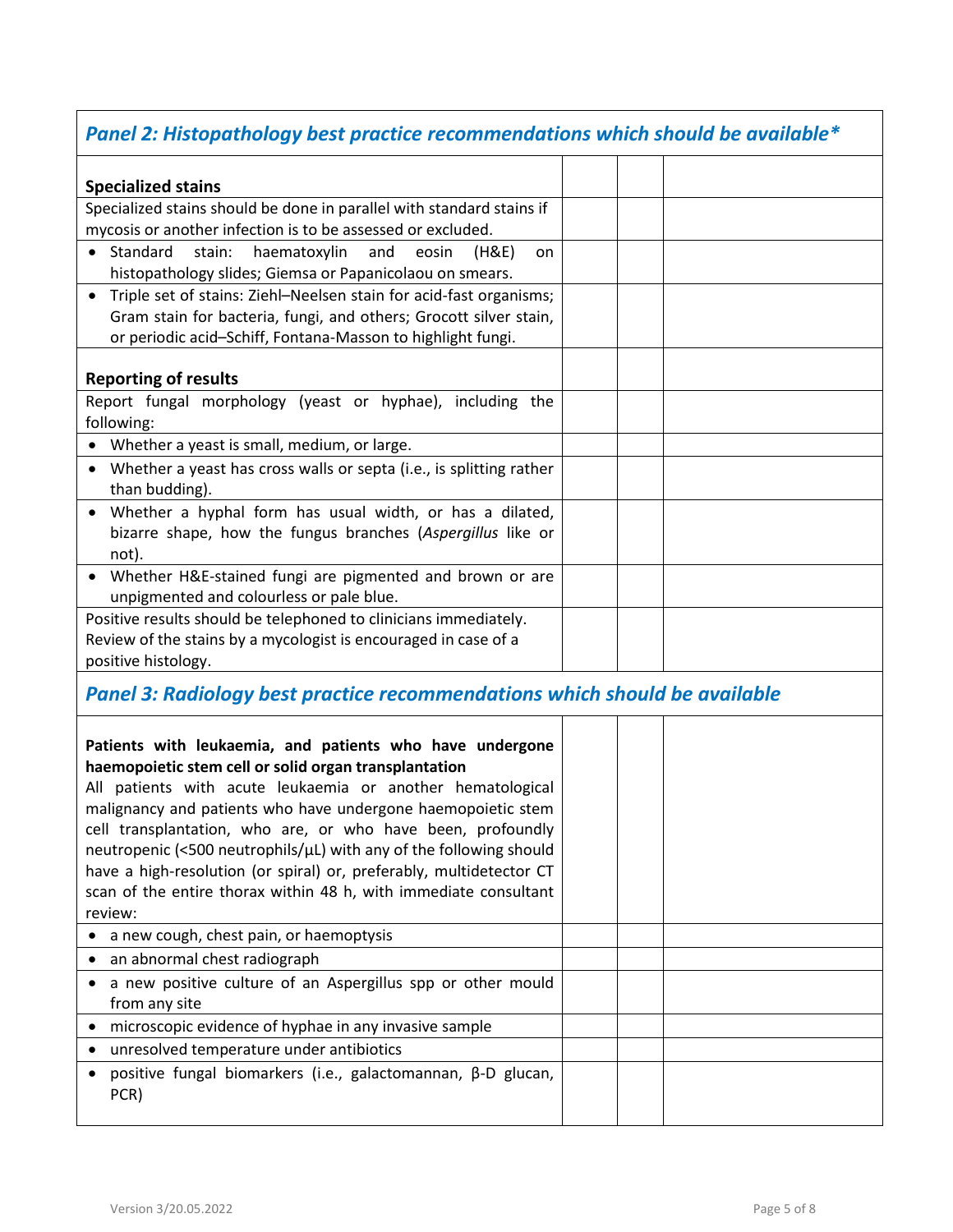| All solid organ transplant recipients who test positive by                                                                          |  |  |
|-------------------------------------------------------------------------------------------------------------------------------------|--|--|
| microscopy, PCR, galactomannan, or culture of Aspergillus spp or                                                                    |  |  |
| other mould should have a CT scan of the chest (as above) within                                                                    |  |  |
| 48 h.                                                                                                                               |  |  |
| Immunocompromised patients with new neurological features                                                                           |  |  |
| All immunocompromised patients with new neurological features                                                                       |  |  |
| (e.g., change in mental status, seizure, stroke, or persistent<br>headache) or possible or proven meningitis should have MRI of the |  |  |
|                                                                                                                                     |  |  |
| brain within 48 h (or if not possible, a contrast-enhanced CT scan,<br>but not a non-enhanced CT scan).                             |  |  |
| Suspected invasive fungal sinus infection                                                                                           |  |  |
| All patients with suspected invasive fungal paranasal sinus                                                                         |  |  |
| infection receive a non-contrast CT scan within 48 h.                                                                               |  |  |
| <b>Suspected disseminated fungal infection</b>                                                                                      |  |  |
| Patients undergoing investigation for disseminated fungal infection                                                                 |  |  |
| should have an MR or dual-phase CT scan of the abdomen.                                                                             |  |  |
| A low threshold for repeat scanning in patients with suspected                                                                      |  |  |
| cerebral and hepatosplenic fungal infection is in place.                                                                            |  |  |
| Suspected pneumocystis infection in patients without HIV                                                                            |  |  |
| In patients not infected with HIV and possible Pneumocystis                                                                         |  |  |
| pneumonia, a CT scan of the chest should be made for differential                                                                   |  |  |
| diagnoses, in combination with respiratory sample testing for                                                                       |  |  |
| Pneumocystis jirovecii.                                                                                                             |  |  |
|                                                                                                                                     |  |  |
|                                                                                                                                     |  |  |
| Participation in external quality control programmes for                                                                            |  |  |
| identification and antifungal susceptibility testing of fungi                                                                       |  |  |
| with good performance.                                                                                                              |  |  |
|                                                                                                                                     |  |  |
| <b>Panel 4: Clinical best practice recommendations which should be available</b>                                                    |  |  |
|                                                                                                                                     |  |  |
| <b>Treatment infrastructure</b>                                                                                                     |  |  |
| • Access to all antifungal drug classes (incl. azoles, echinocandins,                                                               |  |  |
| liposomal or lipid complex amphotericin B).                                                                                         |  |  |
|                                                                                                                                     |  |  |
| Access to experienced thoracic, visceral and neurosurgery for                                                                       |  |  |
| diagnosis and treatment of IFD.                                                                                                     |  |  |
| Access to a second level ICU.                                                                                                       |  |  |
|                                                                                                                                     |  |  |
|                                                                                                                                     |  |  |
| <b>Diagnostic infrastructure</b>                                                                                                    |  |  |
| Access to timely diagnostic intervention.                                                                                           |  |  |
| CT scanning within 24 hours.                                                                                                        |  |  |
|                                                                                                                                     |  |  |
| CT guided biopsy within 24-72 hours.<br>$\bullet$                                                                                   |  |  |
| MRI scanning within 24 hours.<br>٠                                                                                                  |  |  |
| • Bronchoscopy within 24-48 hours.                                                                                                  |  |  |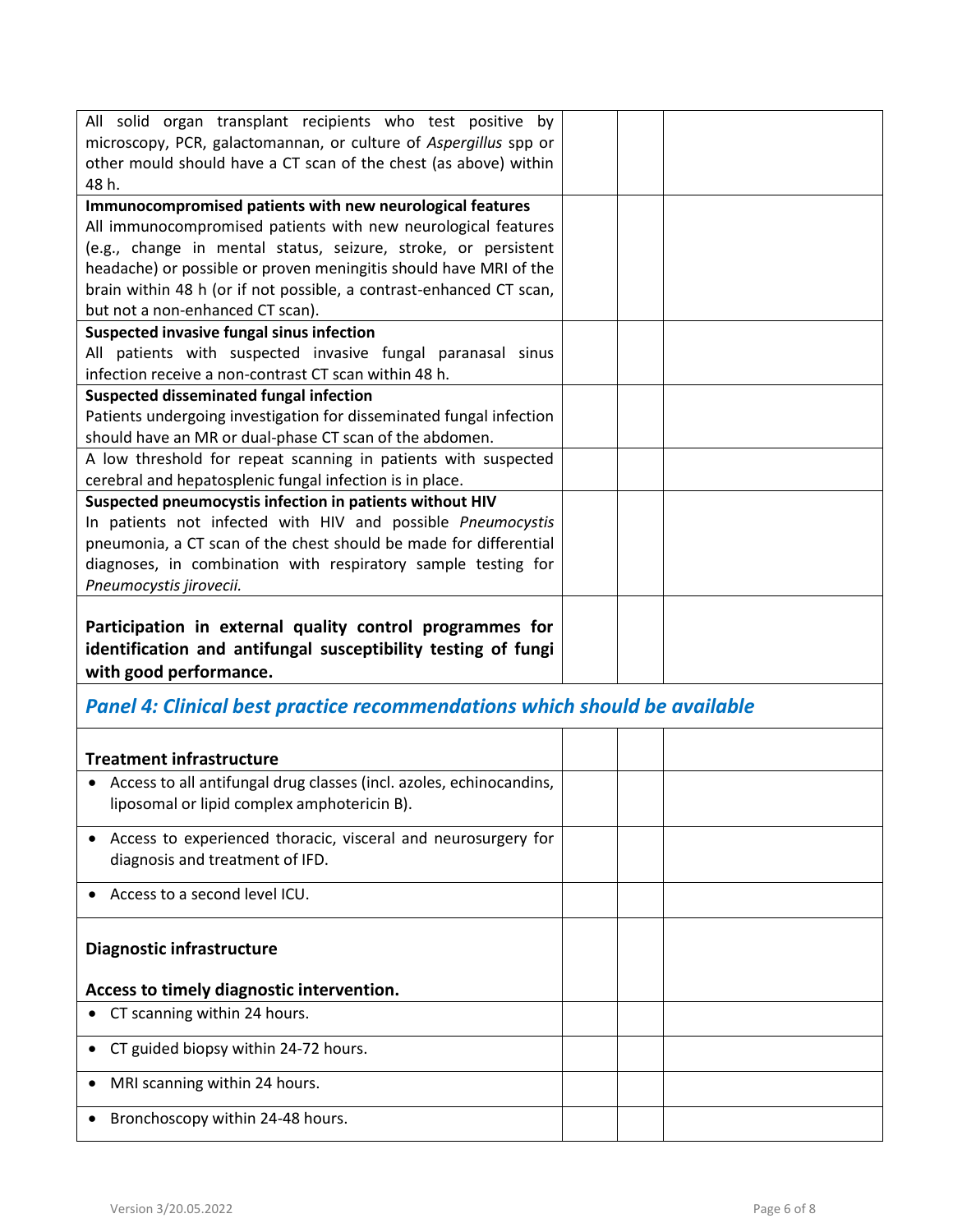| <b>Research infrastructure</b>                                                                                                                                                                                          |  |  |
|-------------------------------------------------------------------------------------------------------------------------------------------------------------------------------------------------------------------------|--|--|
| Patient enrolment in clinical trials.                                                                                                                                                                                   |  |  |
| Participation in registry studies.<br>$\bullet$                                                                                                                                                                         |  |  |
| Experienced in and currently actively consulting in IFD and<br>willing to accept                                                                                                                                        |  |  |
| National patient referrals and to consult physicians from<br>external centers.                                                                                                                                          |  |  |
| • Consultation from other ECMM EC.                                                                                                                                                                                      |  |  |
| <b>Panel 5: Publishing, teaching, education, and others</b>                                                                                                                                                             |  |  |
| Active publishing in the field of IFD.                                                                                                                                                                                  |  |  |
| Active teaching and lecturing locally and nationally.                                                                                                                                                                   |  |  |
| Networking and multidisciplinary sessions within the hospital.<br>$\bullet$                                                                                                                                             |  |  |
| Presence of a multidisciplinary group within the hospital being<br>$\bullet$<br>involved in managing fungal infections (i.e., ID, Clinical<br>Mycologist, Clinical pharmacologist, ) and /or antifungal<br>stewardship. |  |  |
| <b>Panel 6: Clinical and epidemiological studies</b>                                                                                                                                                                    |  |  |
| Collaboration and networking with other appointed ECMM EC.<br>$\bullet$                                                                                                                                                 |  |  |
| Active support of studies endorsed by ECMM.<br>$\bullet$                                                                                                                                                                |  |  |
| Studies the applicant currently contribute to.                                                                                                                                                                          |  |  |

## **Comments:**